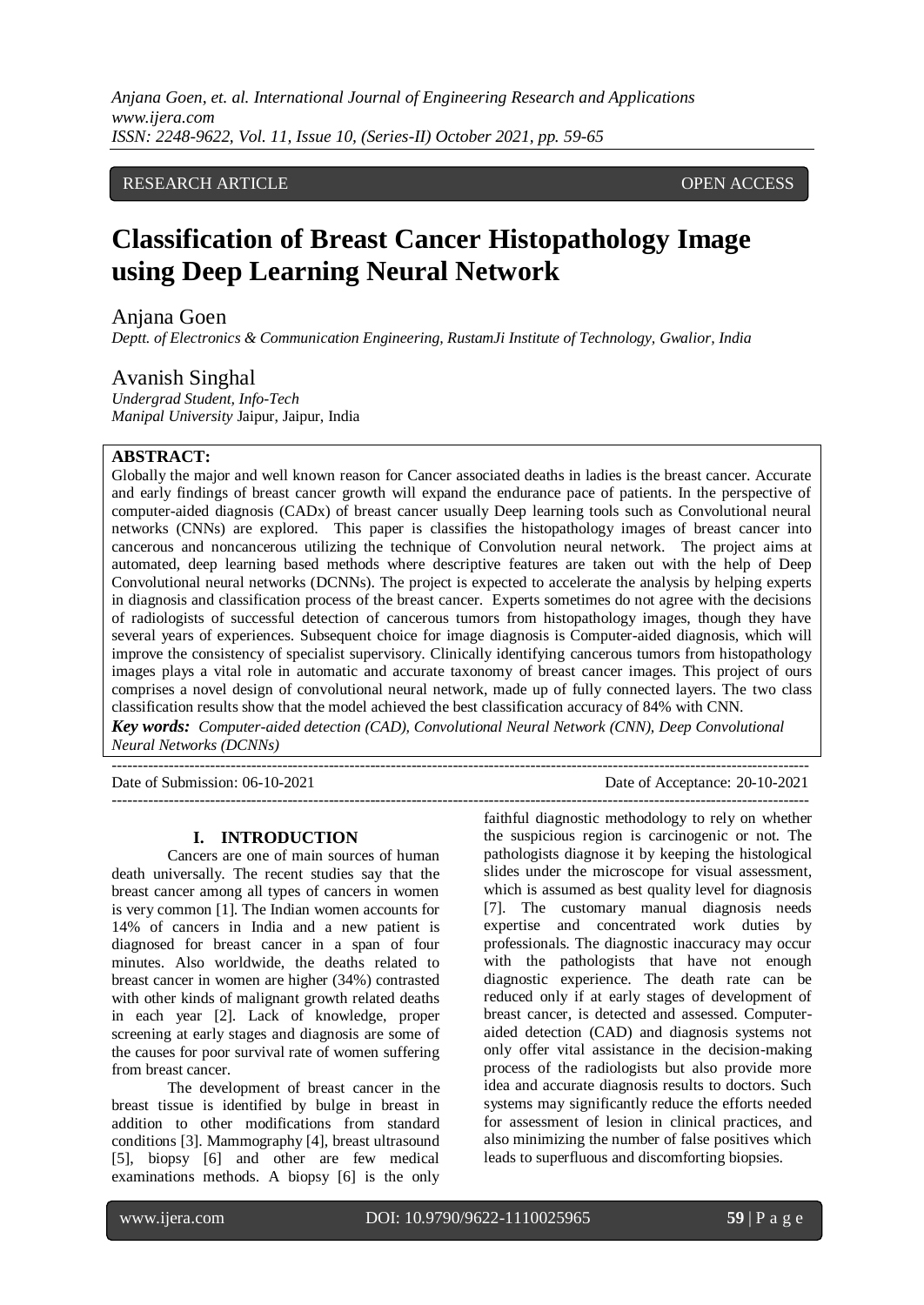Despite the fact, that it is the most curable malignances if diagnosed at early stages. Breast cancer detection techniques are necessary to develop, as early diagnosis could improve treatment outcomes and also longer survival period for breast cancer patients. Deep Learning is a growing technology of machine learning and various researcher are utilizing this tool for their research [8].

# **II. DEEP LEARNING NEURAL NETWORK**

From past decades, Deep learning is a well known technology of machine learning and has exhibited excellent results in a mixture of types of object prognosis, diagnosis and classification. As opposed to conventional machine learning strategies, deep learning techniques acclimatize to be trained from the input data with suitable feature extraction process for the desired output. The monotonous process of investigation and engineering of dissimilarity of the features is eliminated and the reproducibility of the methodologies is facilitated. After the advent of deep learning various researches have been published utilizing deep architectures [9]. In deep learning architecture the common and frequent used tool is Convolutional Neural Network (CNN). The features from images were extracted automatically and executed for classification of images. Arevalo et al. [10] experimented different CNNs and compared them with two hand-crafted descriptors for the task of mass diagnosis. The experiment was performed on the BCDR-FM dataset.

# **PROBLEM STATEMENT**

Keras an open source library provides learning application of Convolutional Neural Network, to get insight into the types of medical images and breast cancer, used for classification using neural network tool. Machine learning and image classification use ImageNet Classification with Deep Convolutional Networks [11]. Number of techniques applied on various model have references from [11]. These techniques are generally used for preprocessing of raw data. we can find some works also focuses on taxonomy of histopathology of breast cancer. In the past decade the recent version is by utilizing CNN for histopathology image classification [12]. Breast cancer is predicted and classified using artificial neural networks [13]. Wavelet Neural network can also be implemented for the diagnosis of the breast cancer [14].

# **III. DATA PREPROCESSING**

#### *3.1 Data Collection:*

A well-defined dataset is a vital key to the research on breast lesions detection/classification. The dataset was collected from Kaggle [15].The database consisted of 200 folders consisting of 1000 images each labeled with one of two different classes.

# *3.2 Dataset Extraction:*

Data augmentation is an effective process to enhance the volume of the dataset by allowing the network to observe more differentiated, yet at the same time focuses, on data points during training. An image data generator was created to get the data from the folders and into Keras in an automated way. To enlarge the training set and to open more clarity in the images, the project applied image rotations, flipping, zooming and shearing of images to make it diversified dataset and analyze the critical points with more clarity.

# *3.3 Data Visualisation*

We used "*matplotlib*" library as it is impossible to view our data directly. Also data can be developed into 2D space and visualized. Plotting data can be helpful for the people belonging to non technical background as it is difficult for them to understand data.

# **IV. METHODOLOGY**

#### *4.1 Convolutional Neural Network*

As the input is an image, Convolutional Neural Networks take benefit of the images by holding back the architecture into a more rational way. **ConvNet** uses unique type of multi-layer neural networks which are designed to identify visual patterns directly from pixel images employing minimum preprocessing. The Fig. 1 below shows the neurons arranged into height, width and depth in three dimensions into the layers of a CNN.



#### Fig. 1. A Convolutional Neural Network neuron arrangement [16]

Different type of architectures viz. AlexNet, ResNet is used by CNN. The motivation behind this layer is to receive a feature map which is done using Conv2D. It is an arrangement of various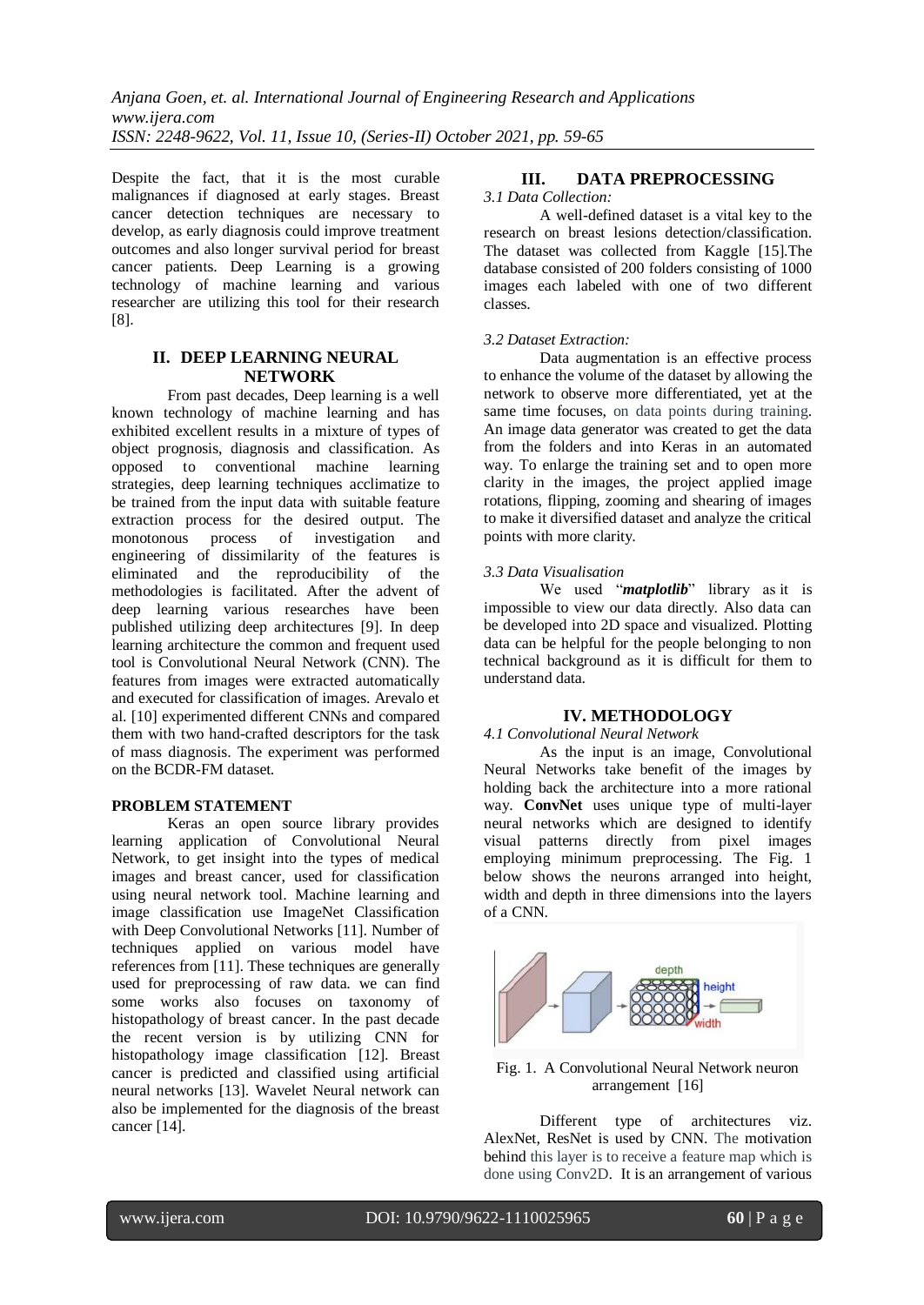types of layers. The Convolutional and Rectified Linear Unit (ReLU) layers are included into the hidden layer. Commonly, the hidden layer comprises of Fully-connected and pooling layer as shown in the Fig. 2.



Fig. 2. Convolutional Neural Network Process

Convolution filters in specific number are applied to the image by Convolutional layer. The layer executes a set of numerical process to generate one value in the feature map of output as shown in Fig.2. To introduce nonlinearities into the sequential model, the convolutional layers distinctively apply a ReLU activation function to the designed output. We used 32 filters with a 3x3 matrix to make up the feature map. The input is scanned with the filter of a given size and matrix computations applied in turn to obtain the feature map.

#### *4.1.1 Pooling*

Thiss layer offers spatial variance, which implies that the framework will be capable of distinguishing an object even though its appearance varies in some other way. A MaxPooling 2D 2x2 pool size is used to reduce the feature map down towards the essential features (Fig.3).



Fig. 3 Pooling operation

#### *4.1.2 Process*

In ConvNet architecture, 2 Conv2D layers were used with an activation map ReLu and Sigmoid and 32 filters with 3\*3 matrix with 3 MaxPooling2D layers with pool size  $2^*2$ . It makes use of the flatten function which converts the feature

l

maps from 3-Dimensional to 1-Dimensional feature vectors which are essential for classification.

The model uses dense layer with 64 neurons for 2 output classes i.e. Cancerous and Non-Cancerous with ReLU and Sigmoid as an activation functions. The "rmsprop" is used for optimizer and for Loss function "binary cross\_entropy" is implemented with precision measurements. To prevent overfitting of the model "dropout layer" regularization technique is used.

#### *4.2VGG16:*

The VGG network is characterized by its simplicity, using only  $3\times3$  Convolutional layers stacked on top of each other in increasing depth. Max pooling is used to reduce the filter size. One fully-connected layer, followed by dense 256 layers with ReLU as activation map and 50% dropout value is then followed by Sigmoid activation map. VGG 16 Net was pertained where the smaller networks were converged and used for initializing the bigger and deeper networks. But VGG Net is slow and also the network architecture weights itself quite large.

#### *4.2.1 Process:*

In VGG-16, Bottleneck features were used as the last activation map before the fully-connected layers as shown in the Fig.4. If we use the VGG16 model upto the fully-connected layers, then we can convert the input image  $X (50 \times 50 \times 3)$  into the output image  $Y$  (224 x 224 x 3). By this way a simple CNN with fully connected layers using Y as input and categorical values Z as output is trained. We used ReLU and Sigmoid as activation maps with dense layer 256 and dropout value 0.5 which prevented overfitting of model. Moreover, we have used "rmsprop" as an optimizer and trained the model for 10 epochs.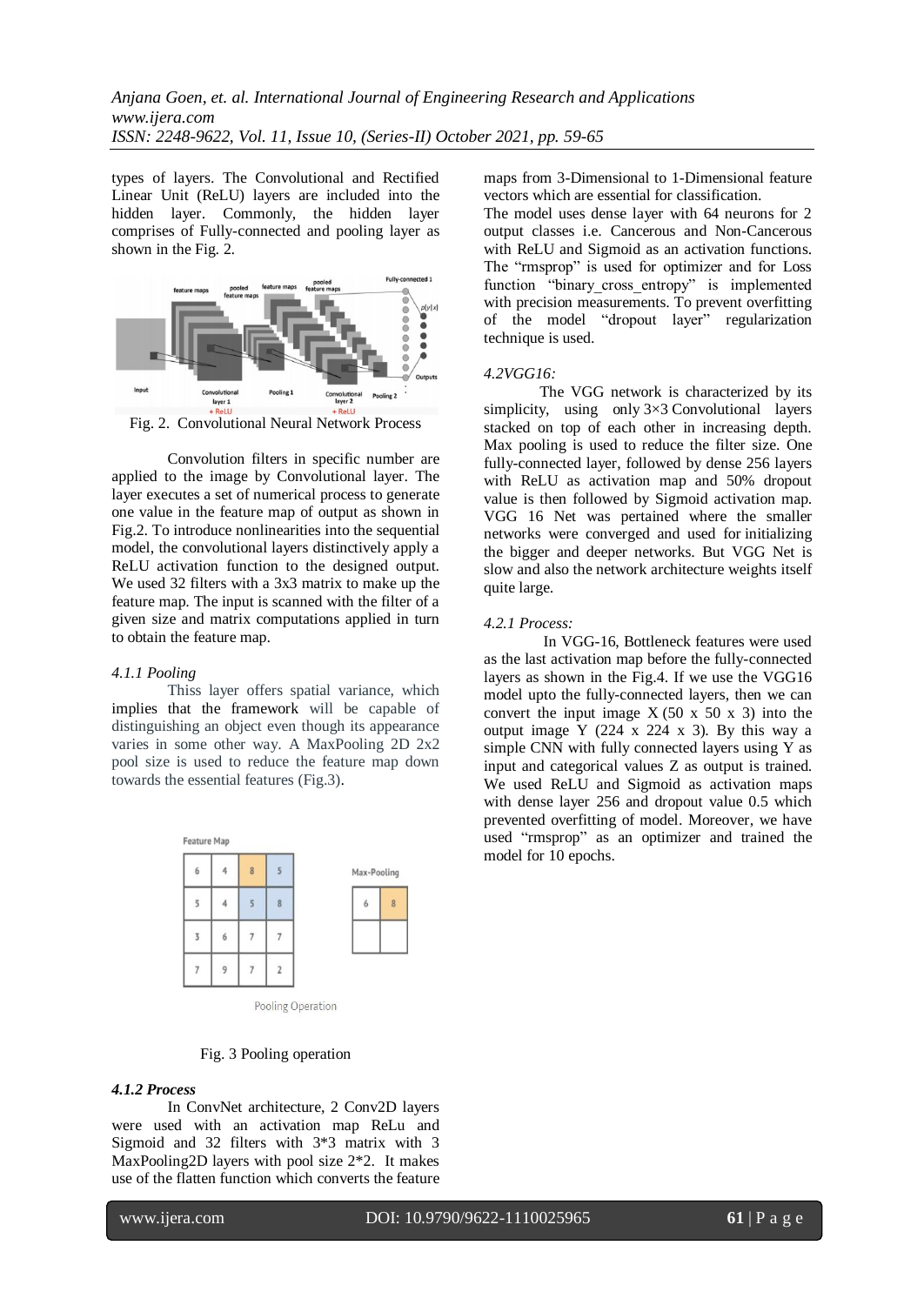

Fig.4A visualization of the VGG-16 architecture with bottleneck features

#### *4.3Xception:*

Xception stands for "extreme inception." and it reframes the way we look at neural nets and Convnets in particular. It is a deep Convolutional neural network architecture which involves Depthwise Separable Convolutions as shown in the Fig.5. It maps the spatial correlations for each output channel individually, and then performs a 1×1 depthwise convolution to capture cross-channel correlation followed by pointwise convolution  $(1\times1)$ convolution across channels).



inception)

Xception is an efficient architecture and it relies on: 1. Depthwise Separable Convolution which is much more efficient in the context of computation time.

#### *4.3.1 Process:*

Our image input size is 299x299x3 and a pretrained model with weights Imagenet is used. Fully connected layer of CNN is replaced with Global average pooling 2D. Batch normalization is implemented to lessen the effect of unstable gradients within deep Neural Nets. A dense layer with 256 neurons and ReLU as an activation function with dropout value of 0.5 followed by Softmax activation map. The model uses Regularizers as Kernel and Bias regularizer l2 to prevent it from overfitting. Thus the pre trained layers are frozen to prevent overfitting of model. An Optimizer "Adam" with learning rate 1e-3 and loss function Sparse Categorical Cross Entropy is used. Early stopping is used for performance measure and check points to store the best results.

# **V. RESULTS AND DISCUSSION**

In comparison to a regular Neural Network which uses  $48x48x1 = 2304$  weight parameters for processing our data. We have used CNN model with 32 feature map having 3x3 channels. Three version of CNN is created. The number of trainable parameters is 5,046,369 for CNN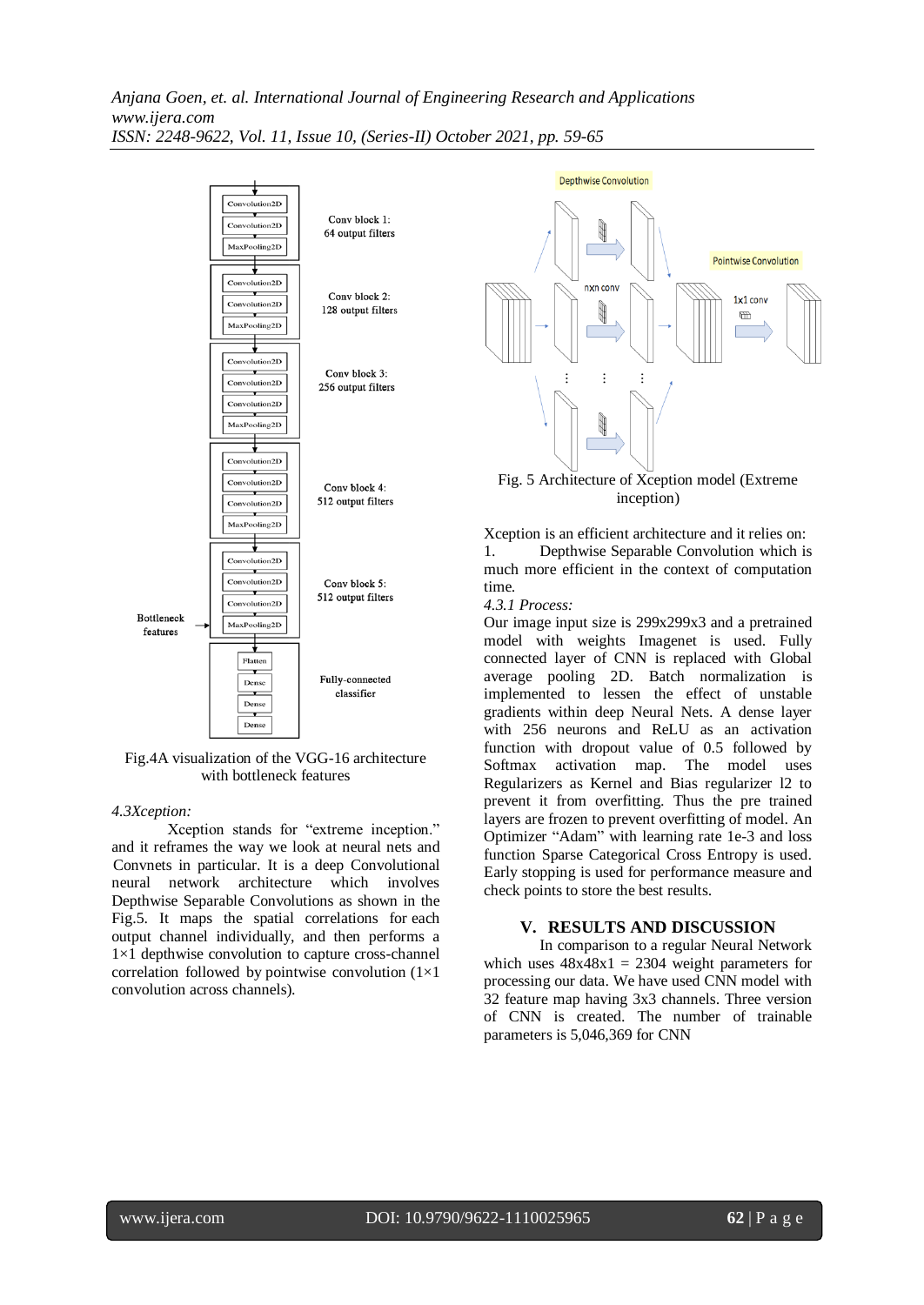# *Anjana Goen, et. al. International Journal of Engineering Research and Applications www.ijera.com ISSN: 2248-9622, Vol. 11, Issue 10, (Series-II) October 2021, pp. 59-65*



Fig. 6(a)Accuracy curve (epoch =10, optimizer = "rmsprop")



Fig.  $6(b)$  Loss curve (epoch =10, optimizer = "rmsprop")







Fig. 8 Classified Cancerous image



Fig. 9.Testing Code for Non Cancerous image



Fig. 10 Classified Non - Cancerous image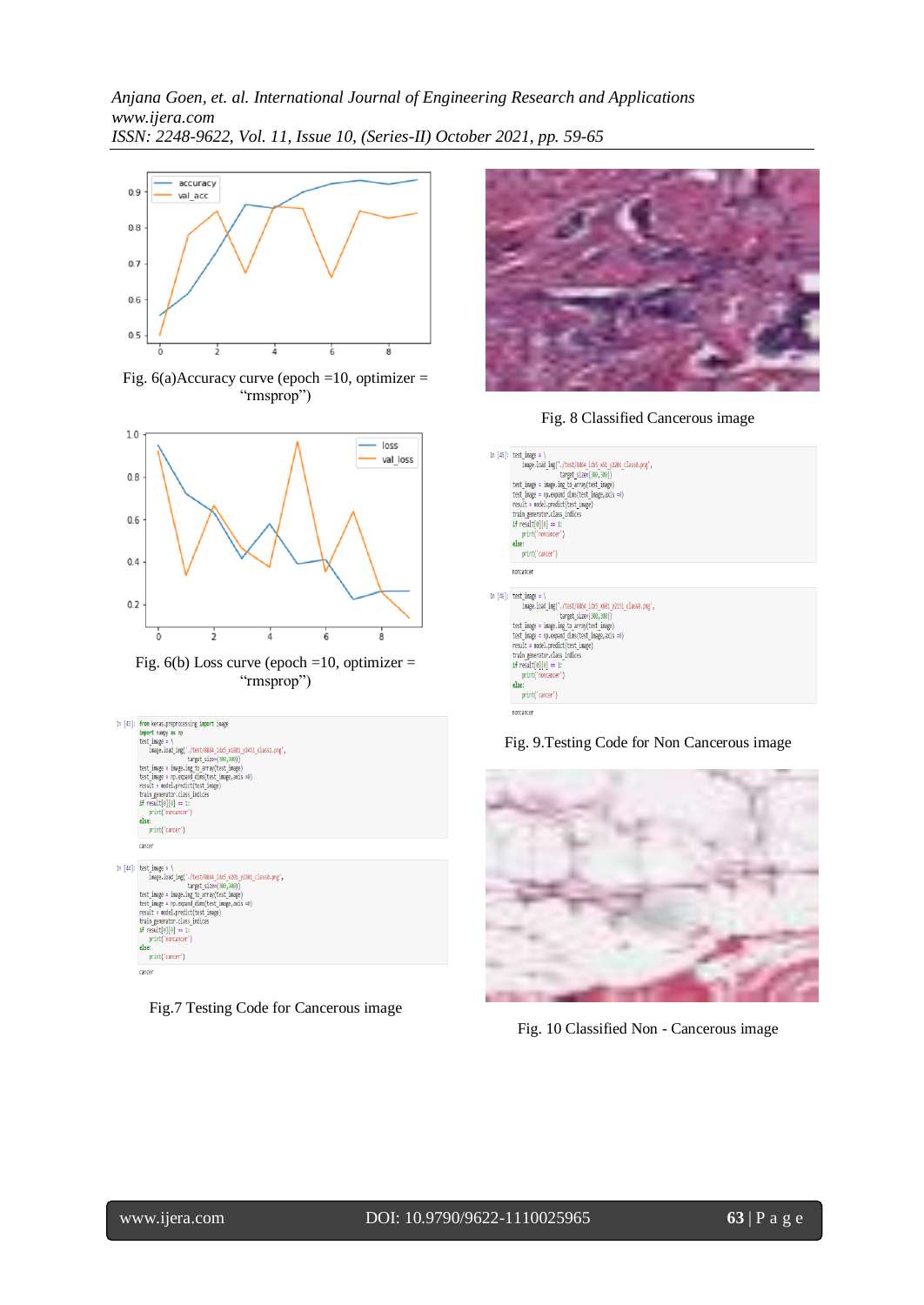*Anjana Goen, et. al. International Journal of Engineering Research and Applications www.ijera.com ISSN: 2248-9622, Vol. 11, Issue 10, (Series-II) October 2021, pp. 59-65*

| TABLE 1: CLASSIFICATION REPORT OF CNN |           |      |                 |         |  |  |  |  |
|---------------------------------------|-----------|------|-----------------|---------|--|--|--|--|
| <b>ARCHITECTURE</b>                   |           |      |                 |         |  |  |  |  |
|                                       | precision |      | recall f1-score | support |  |  |  |  |
| cancer                                | 0.65      | 0.89 | 0.75            | 400     |  |  |  |  |
| noncancer                             | 0.83      | 0.52 | 0.64            | 400     |  |  |  |  |
| micro avg                             | 0.71      | 0.71 | 0.71            | 800     |  |  |  |  |
| macro avg                             | 0.74      | 0.71 | 0.70            | 800     |  |  |  |  |
| weighted avg                          | 0.74      | 0.71 | 0.70            | 800     |  |  |  |  |

#### F1=(2\*(Recall\*Precision))/(Recall+Precision)



Fig. 11(a) Accuracy curve (epoch =10, optimizer = "rmsprop")





# TABLE 2: CLASSIFICATION REPORT OF VGG16 ARCHITECTURE<br>precision recall f1-score

|                           | ------------------ |              |                 |            |  |  |  |  |
|---------------------------|--------------------|--------------|-----------------|------------|--|--|--|--|
|                           | precision          |              | recall f1-score | support    |  |  |  |  |
| noncancer                 | 0.66               | 0.83         | 0.74            | 400        |  |  |  |  |
| cancer                    | 0.77               | 0.57         | 0.66            | 400        |  |  |  |  |
| micro avg                 | 0.70               | 0.70         | 0.70            | 800        |  |  |  |  |
| macro avg<br>weighted avg | 0.72<br>0.72       | 0.70<br>0.70 | 0.70<br>0.70    | 800<br>800 |  |  |  |  |
|                           |                    |              |                 |            |  |  |  |  |



| .                      |        | ----         | ----         | ----         | --         |
|------------------------|--------|--------------|--------------|--------------|------------|
|                        | cancer | 0.69         | 1.00         | 0.82         | 84         |
| micro avg<br>macro avg |        | 0.69<br>0.34 | 0.69<br>0.50 | 0.69<br>0.41 | 122<br>122 |
| weighted avg           |        | 0.47         | 0.69         | 0.56         | 122        |
|                        |        |              |              |              |            |



Fig.13 Comparison of three models in terms of Accuracy

l

www.ijera.com DOI: 10.9790/9622-1110025965 **64** | P a g e